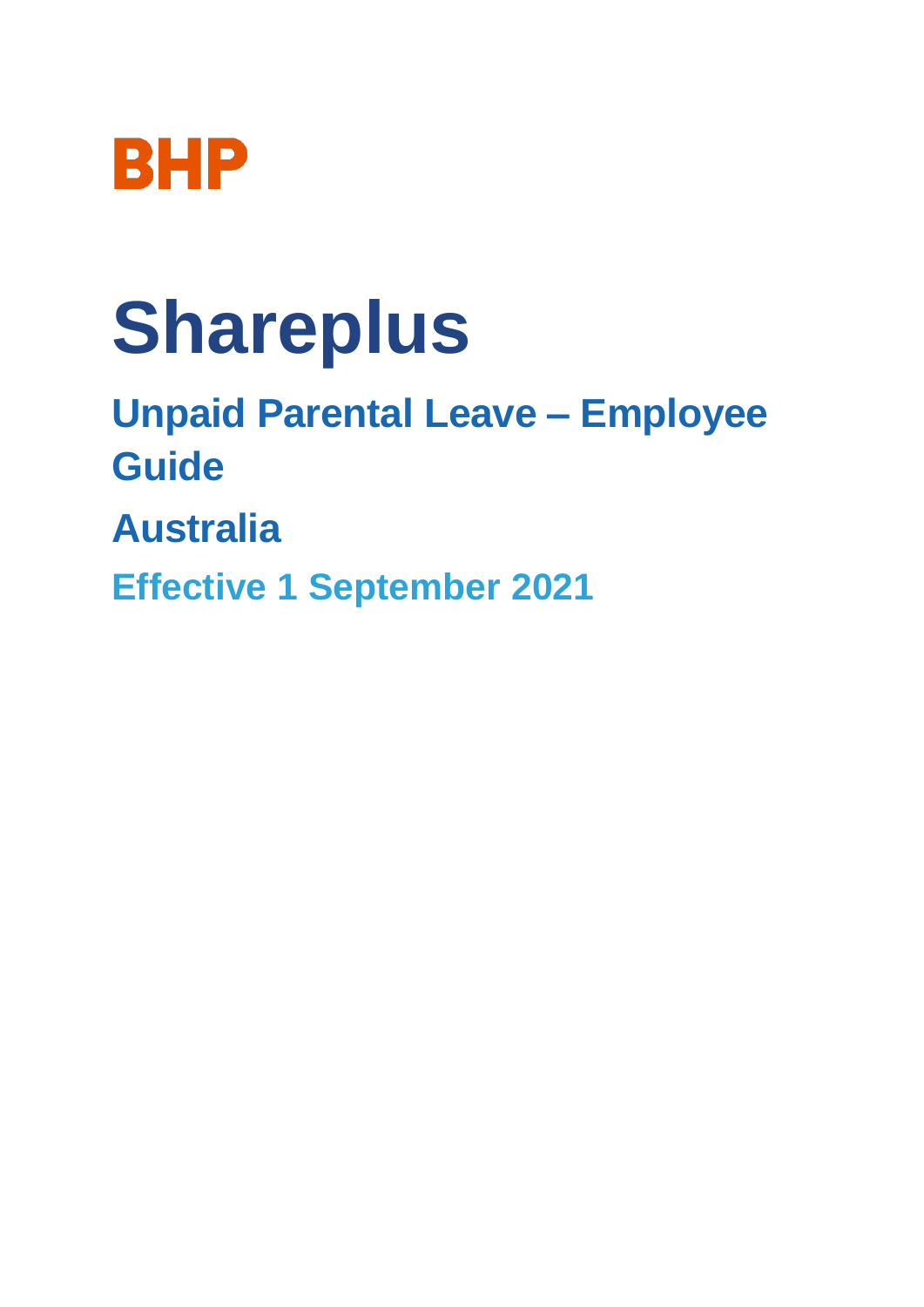## **Introduction**

Shareplus is BHP's all employee share plan which gives you, our employee, the opportunity to share in our success and become a shareholder – essentially an owner, in our Company. The Plan provides an easy opportunity to invest in shares and receive a generous match from BHP.

This document is provided to help Australian employees understand what Shareplus-related actions you need to take when you go on parental leave. Please read the guide below carefully and follow the instructions to understand the actions required of you.

## **Quick Guide**

- All Shareplus events will continue as per normal on your account while you are on Parental Leave. If you are an active participant in Shareplus and go on parental leave you can continue to participate in Shareplus and have Acquired Shares purchased on your behalf.
- While on Parental Leave, Shareplus contributions will now be deducted from the Australian Government Paid Parental Leave (see below *Australian Government Paid Parental Leave Period* section).
- If you take unpaid leave during your Parental leave period, you are eligible to make the following one-off contribution(s) to ensure that you continue to have Acquired Shares purchased on your behalf:
	- o Advance Contribution;
	- o Catch-up Contribution; or
	- o Both.
- You do not need to have made an Advance Contribution to Shareplus prior to going on Parental leave in order to take up the option of making a Catch-up Contribution when you return to work. However, you will only be able to make a Catch-up Contribution for the current plan year when you return to work.
- Your Shareplus enrolment will automatically roll over for the new Shareplus plan year. If your period of unpaid parental leave begins and ends in the same Shareplus plan year, you will only be able to make an Advance Contribution OR a Catch-up Contribution, not both.
- **Important -** It is your responsibility to ensure that you do all things necessary in a timely manner, in order for your contributions to be processed correctly and on time. You are also required to notify [ExecutiveEquity@bhp.com](mailto:ExecutiveEquity@bhp.com) where there are any changes to either your parental leave circumstances or your Shareplus Deduction Election post-lodgement of the election form.

#### **Advance Contribution**

- o The Shareplus Advance Contribution will be deducted from your pay prior to commencing your Parental Leave.
- o You must indicate on your Parental Leave Application Form (which must be submitted 10 weeks prior to going on leave) that you wish to have the Advance Contribution deducted from your pay.
- o Your contributions can be deducted from each pay in the last 3 months prior to the commencement of your leave.
- o The maximum Shareplus Advance Contribution amount that can be made is *your current contribution rate x number of pay cycles in the current Shareplus plan year that you will be on unpaid leave*. Our Reward Equity team can assist you with this calculation.

#### **Catch-up Contribution**

- o Shareplus Catch-up Contributions are deducted from your pay upon your return to work from Parental leave.
- o You must indicate on your Parental Leave application prior to going on leave that you wish to have Shareplus Catch-up Contributions deducted from your pay upon your return to work. You must also contact the Reward Equity team [\(ExecutiveEquity@bhp.com\)](mailto:ExecutiveEquity@bhp.com) at least 3 weeks prior to returning to work to reconfirm that you still wish to have the Catch-up Contribution deducted. Failure to do so will mean that your request will not be processed.
- Your contributions can be deducted from the first 3 months of pay, after you return to work.
- The maximum Catch-up Contribution amount that can be made is your *current contribution rate x number of pay cycles in the current Shareplus plan year that were missed while on unpaid leave.* Our Reward Equity team can assist you with this calculation.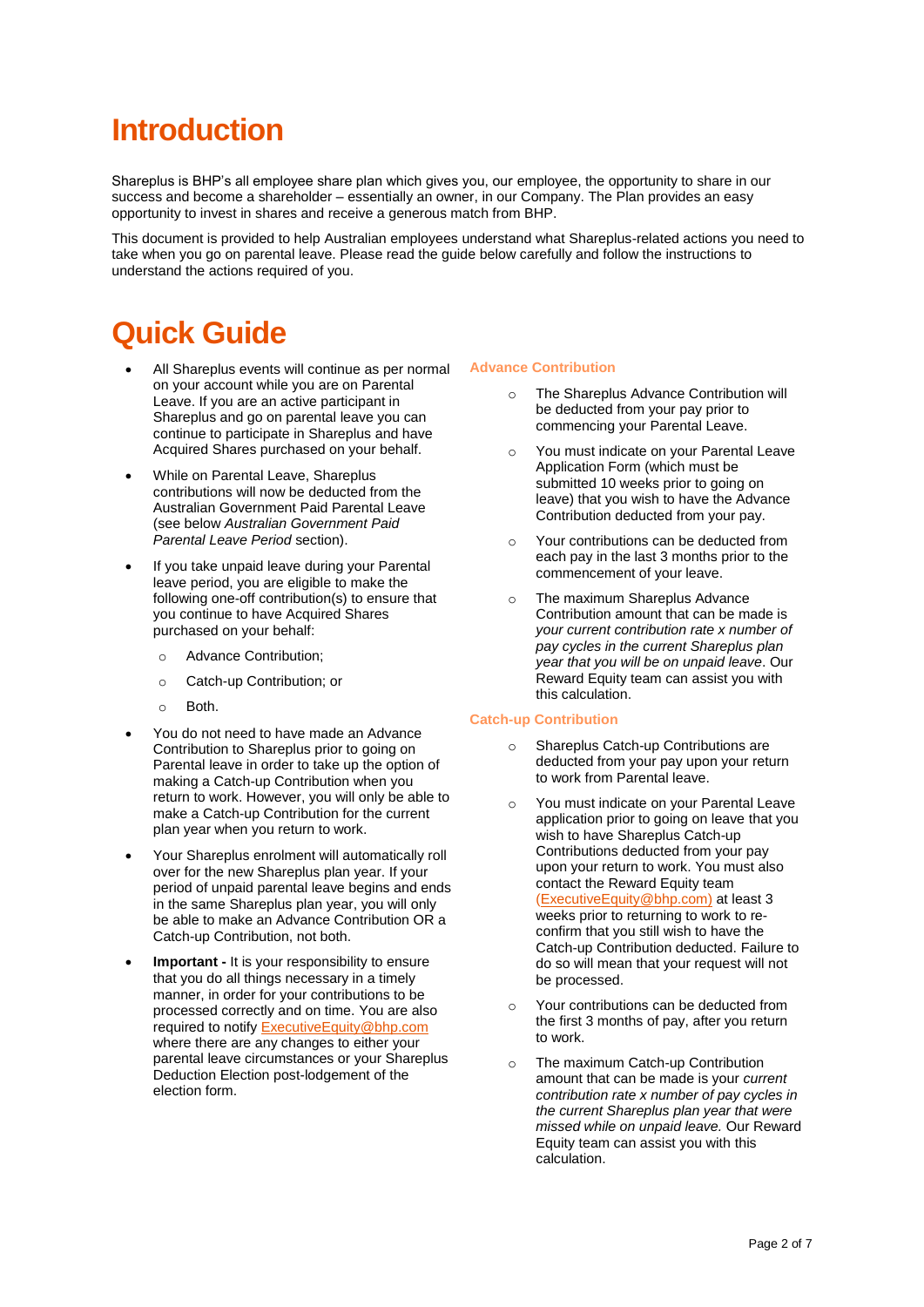## **Eligibility Checker**

|                                                                    |                                                                                                                                                             | <b>Yes</b>                                                                                                                                                                                                                                                                                                                  | <b>No</b>                                                                                                                                                                                                                                                                                                                  |  |
|--------------------------------------------------------------------|-------------------------------------------------------------------------------------------------------------------------------------------------------------|-----------------------------------------------------------------------------------------------------------------------------------------------------------------------------------------------------------------------------------------------------------------------------------------------------------------------------|----------------------------------------------------------------------------------------------------------------------------------------------------------------------------------------------------------------------------------------------------------------------------------------------------------------------------|--|
| (1)                                                                | Will some or all of your parental<br>leave be unpaid?                                                                                                       | Refer to question 2                                                                                                                                                                                                                                                                                                         | This guide is not<br>relevant to you.                                                                                                                                                                                                                                                                                      |  |
| (2)                                                                | Are you an existing, active<br>Shareplus participant?                                                                                                       | You may be eligible to<br>make an Advance<br>Contribution and/or Catch-<br>up Contribution.                                                                                                                                                                                                                                 | You will only be eligible<br>to make a Catch-up<br>Contribution, assuming<br>you enrol in the new<br>Shareplus year in line<br>with the contribution<br>schedule (i.e. you enrol<br>in April and your first<br>purchase is in<br>September).                                                                               |  |
| (3)                                                                | Will your period of unpaid leave<br>commence and end in the current or<br>same Shareplus year (a Shareplus<br>year begins on 1 June and ends on<br>31 May)? | You must choose to make<br>either an Advance<br><b>Contribution or Catch-up</b><br>Contribution, not both.                                                                                                                                                                                                                  | Depending on your<br>circumstances, you<br>can choose to make an<br><b>Advance Contribution,</b><br><b>Catch-up Contribution</b><br>or both.                                                                                                                                                                               |  |
| (4)                                                                | Will your period of unpaid leave<br>commence in the Shareplus plan<br>year in which you go on leave?                                                        | You can make an Advance<br>Contribution.                                                                                                                                                                                                                                                                                    | You cannot make an<br><b>Advance Contribution.</b><br>Please consider a<br><b>Catch-up Contribution</b><br>instead.                                                                                                                                                                                                        |  |
| Advance Contribution or Catch-up Contribution - Things to consider |                                                                                                                                                             |                                                                                                                                                                                                                                                                                                                             |                                                                                                                                                                                                                                                                                                                            |  |
| (5)                                                                | Do you wish to make contributions<br>prior to your leave date?                                                                                              | <b>Consider an Advance</b><br>Contribution.<br>Note, to ensure that there are<br>sufficient pay cycles from which to<br>deduct your contributions, we<br>recommend you submit your<br>Parental Leave application and all<br>relevant documentation (complete<br>and correct) at least 3 months prior<br>to your leave date. | Consider a Catch-up<br>Contribution<br>Note, you are required to<br>contact the BHP Reward<br>Equity team at<br><b>ExecutiveEquity@bhp.com</b><br>upon your return from leave,<br>to confirm that you wish to<br>proceed with the Catch-up<br>Contribution deductions,<br>otherwise your request will<br>not be processed. |  |
| (6)                                                                | Are there sufficient pay cycles<br>before you go on leave, from which<br>to deduct your desired contribution<br>amount?                                     | <b>Consider an Advance</b><br>Contribution.                                                                                                                                                                                                                                                                                 | Consider a Catch-up<br>Contribution                                                                                                                                                                                                                                                                                        |  |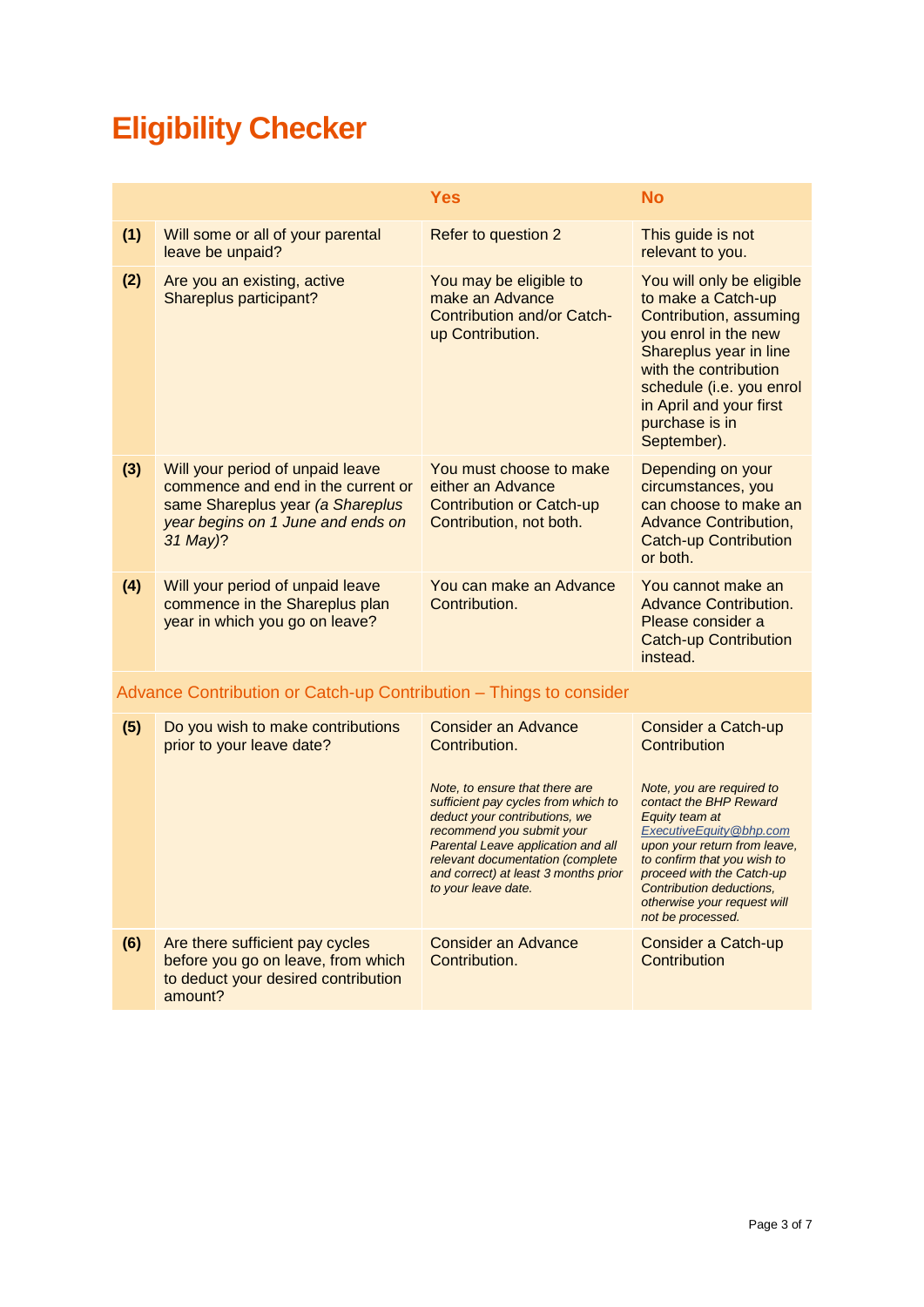### **Ready to make a contribution, next steps**

| Step                                                                                                                                      | <b>Timing</b>                                                                      | <b>Action required by you</b>                                                                                                                                                                                                                                                                                                                                                                                                                                                                                                                                                                                                                                                                                                                                                                                                                                                                                                                                                     |
|-------------------------------------------------------------------------------------------------------------------------------------------|------------------------------------------------------------------------------------|-----------------------------------------------------------------------------------------------------------------------------------------------------------------------------------------------------------------------------------------------------------------------------------------------------------------------------------------------------------------------------------------------------------------------------------------------------------------------------------------------------------------------------------------------------------------------------------------------------------------------------------------------------------------------------------------------------------------------------------------------------------------------------------------------------------------------------------------------------------------------------------------------------------------------------------------------------------------------------------|
| 1                                                                                                                                         | At least 10<br>weeks prior<br>to going on<br>leave                                 | Indicate your preference to make an Advance / Catch-up<br><b>Contribution, or Both on your Parental Leave Application.</b><br>Note, your preference will not be recognised until your Parental Leave Application is<br>processed, which requires you to submit all complete and correct supporting<br>documentation via myHR+.<br>For employees who are electing to make an Advance Contribution, if your Parental<br>Leave Application is not processed by HR Operations (either because there is a<br>delay in submitting information or the information submitted is incorrect), your<br>additional Shareplus contributions will not be deducted via payroll and you may not<br>be able to make your desired Advance Contribution amount.<br>Once your Parental Leave Application has been processed by HR Operations, they<br>will notify the Reward Equity team who will send you a Contribution Quote to confirm<br>your deduction amounts and the relevant payroll cycles. |
| $\overline{2}$                                                                                                                            | As soon as<br>possible,<br>upon receipt<br>of your<br><b>Contribution</b><br>Quote | <b>Please review the Contribution Quote and complete the</b><br><b>Unpaid Parental Leave - Shareplus Deduction Election and</b><br>email this to ExecutiveEquity@bhp.com. The election form will<br>be attached to your Contribution Quote.<br><b>IMPORTANT: Your Contribution Quote does not consider any overlap between your</b><br>nominated unpaid Parental Leave period and any Government Paid Parental Leave<br>period. We recommend you consider the impact of this, if any, when making your<br><b>Shareplus Deduction Election.</b><br>If you wish to update your Shareplus Deduction Election, you must send an email to<br>ExecutiveEquity@bhp.com 1 month prior to the commencement date you elected.<br>Any requests to update or change an election received after this time may not be<br>actioned in time and BHP will not seek to correct or update any transactions already<br>processed.                                                                     |
| 3<br>This applies<br>to Catch-up<br><b>Contributions</b><br>only. If you<br>missed step<br>1. that's ok.<br>simply<br>complete<br>step 3. | At least 3<br>weeks prior<br>to your return<br>to work                             | Email the Reward Equity via ExecutiveEquity@bhp.com to<br>confirm that you wish to proceed with your Catch-up<br>Contribution and advise if there are any changes required,<br>otherwise your request will not be processed.<br>The Reward Equity team will acknowledge your request by sending you a copy of<br>your Contribution Quote (with any required revisions) for your information. If you<br>missed step 2, you will need to complete the Unpaid Parental Leave - Shareplus<br>Deduction Election and return this to Executive Equity @bhp.com upon receipt. The<br>election form will be attached to your Contribution Quote.                                                                                                                                                                                                                                                                                                                                          |

The process is as easy as this. The Reward Equity team will take it from here.

No further actions are required from you, unless you wish to make a change to your election or there are changes to your personal circumstances, in which case you are required to notify [ExecutiveEquity@bhp.com](mailto:ExecutiveEquity@bhp.com) as soon as possible. Please note, it is important to action any changes to your contribution elections immediately - any requests for changes made within 1 month of the start date of your Advance / Catch-up Contribution deductions **may not be** processed in time.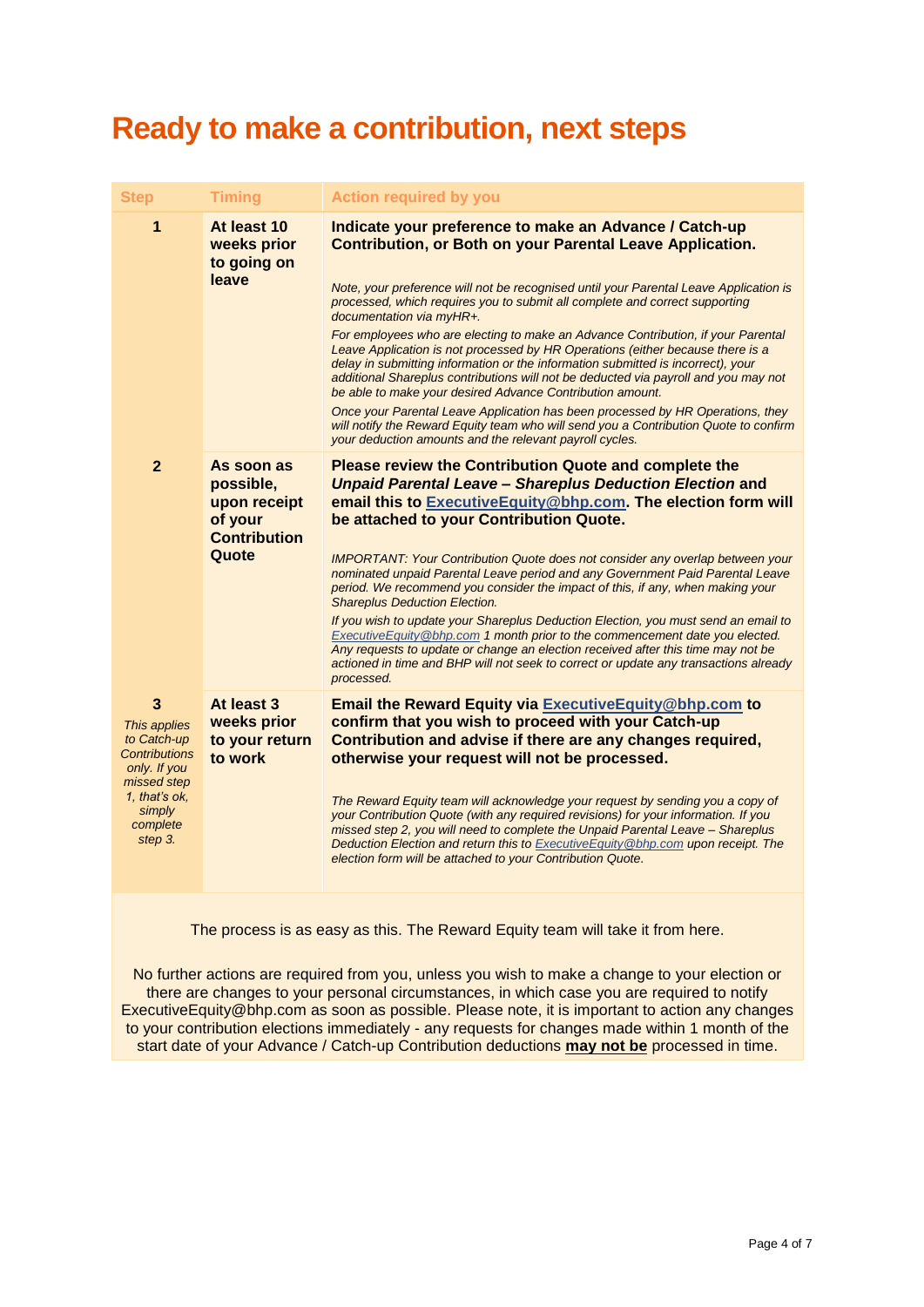## **Shareplus deductions from Paid Parental Leave**

#### **Australian Government Paid Parental Leave Period**

- Some employees may find they meet the eligibility criteria to receive Australian Government Paid Parental Leave ("Government PPL"). To find out more about Australian Government PPL and to check if you are eligible refer to this website: [https://www.humanservices.gov.au/individ](https://www.humanservices.gov.au/individuals/services/centrelink/parental-leave-pay) [uals/services/centrelink/parental-leave](https://www.humanservices.gov.au/individuals/services/centrelink/parental-leave-pay)[pay](https://www.humanservices.gov.au/individuals/services/centrelink/parental-leave-pay)
- If you are eligible for Government PPL, you can choose whether to have your Government PPL paid to you directly from Centrelink, or via BHP Payroll. If you participate in Shareplus, your Shareplus contributions will continue during any period of paid leave, and this now includes Government PPL.

#### **Tips**

If you do not wish to continue your Shareplus contributions during your Government PPL period, you have a number of options:

- a) Arrange for your Government PPL to be paid concurrently with your BHP Company Paid Parental Leave (or Annual Leave, or Long Service Leave) period. Only one Shareplus deduction will be made each pay cycle, regardless of the fact that you are receiving your Government PPL at the same time as your Company PPL;
- b) Suspend your Shareplus enrolment. You will need to re-enrol in Shareplus during the next enrolment period. Note that the next enrolment period may occur while you are on unpaid leave. You can still re-enrol, but your contributions will not recommence until your payroll is reactivated when you return to work; or
- c) Arrange for your Australian Government PPL to be paid to you directly from Centrelink.

#### **BHP Paid Parental Leave Period**

 If you are an existing, active Shareplus participant, your Shareplus contributions continue as normal during the paid portion of your Parental Leave period. This includes any Annual Leave or Long Service Leave that you take, along with your BHP Paid Parental Leave period.

#### **Tips**

If you choose to have your Paid Parental Leave paid at half pay, your Shareplus contributions are not pro-rated, and will be deducted at the same rate each pay period, despite the fact that your Paid Parental Leave is being paid at half pay. This means that if your usual Shareplus contribution is \$100 per week, and you take your 18 weeks' Paid Parental Leave at full pay over 18 weeks, you will contribute \$1,800 to Shareplus. If instead you take your Company PPL at half pay over 36 weeks, you will end up contributing \$3,600 to Shareplus.

#### **Government PPL and your Contribution Quote**

 Your Contribution Quote does not consider any overlap between your nominated Unpaid Parental Leave period and any Government PPL period.

For example, you have nominated the following leave dates on your Parental Leave Application Form:

- Paid Primary Parental Leave (Full Pay): 1 Sep 2021 to 4 Jan 2022
- Unpaid Absence: 5 Jan 2022 to 31 Aug 2022.

In the event that your Government PPL commences on 5 Jan 2022 and ends on 10 May 2022, your Contribution Quote will be for the period 5 Jan 2022 to 31 Aug 2022. However, when you make your Shareplus Deduction Election, you can choose for the deductions to be calculated for the period 11 May 2022 to 31 Aug 2022.

 We recommend you consider the impact of this, if any, when making your Shareplus Deduction Election.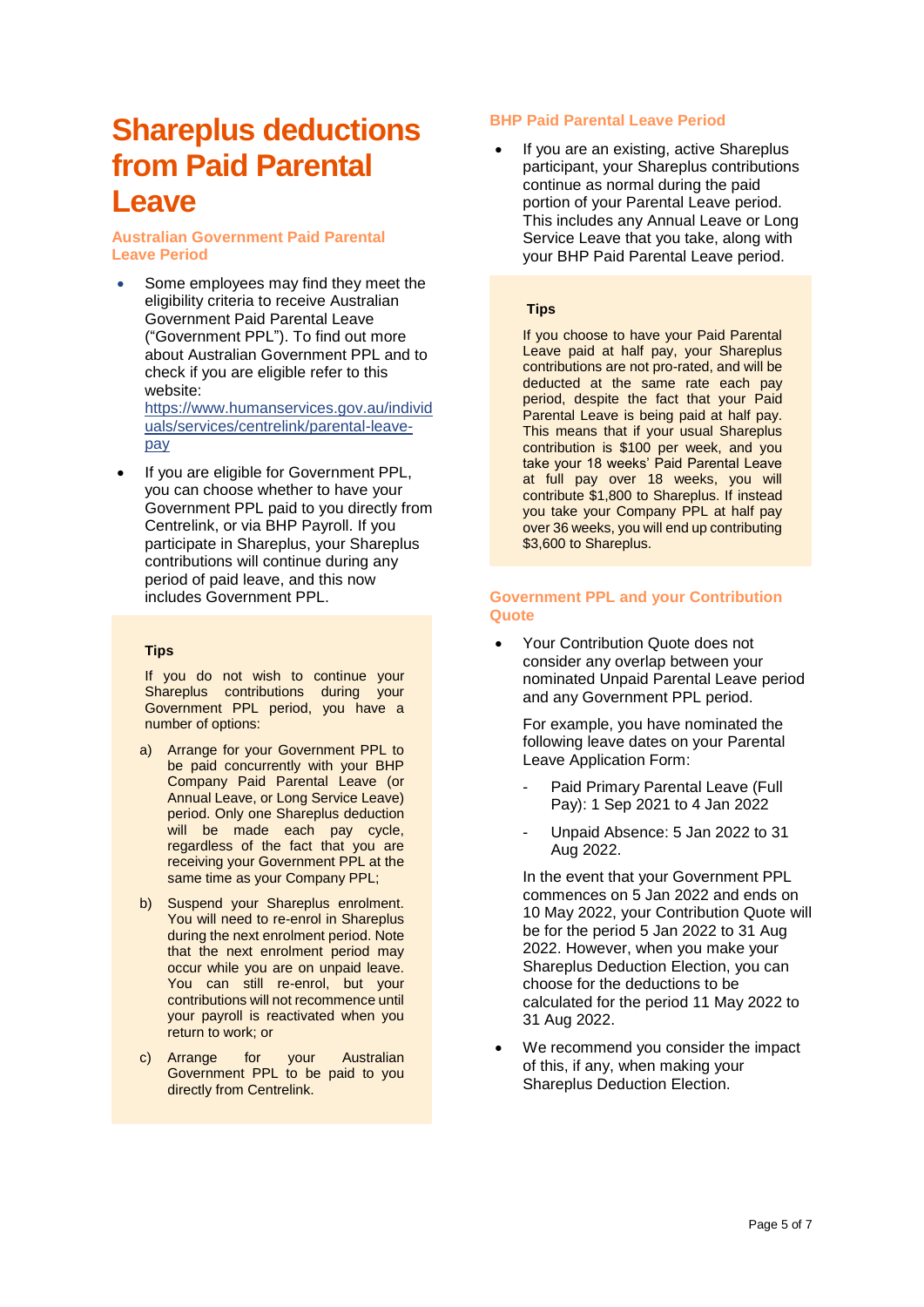## **Shareplus deductions from Unpaid Parental Leave**

- **Cessation of deductions:** Prima facie, your Shareplus contributions will cease if you are on unpaid leave. Your Shareplus contributions will re-commence when your payroll is reactivated on your return to work.
- **New Shareplus year:** If you are an existing Shareplus participant, your participation will automatically roll over into the new plan year even when you are on Parental Leave (paid or unpaid).
- **Your options:** If you wish to continue participating in Shareplus and acquiring shares during your unpaid Parental Leave Period, you can choose one of the following options. Deductions can be made over a maximum 3 month period.

#### **Advance Contributions prior to taking Unpaid Parental Leave**

- Shareplus Advance Contributions may be made prior to going on unpaid Parental Leave to cover some or all of the period of the current plan year contributions that will be missed during the period of unpaid leave. You can elect to make an Advance Contribution up to the amount of the contributions that will be missed.
- If you wish to take up this option, please indicate this on your Parental Leave Application prior to going on leave to obtain a quote to confirm the total one-off Advance contribution that is required to be paid.
- Advance Contributions can only be made via payroll, and therefore must be arranged prior to going on unpaid leave.
- Advance Contributions can only be made for the current Shareplus plan year at the time of going on unpaid parental leave. Therefore, you must be an existing, active Shareplus participant.
- The maximum amount of the Advance Contribution that can be made is *your current contribution rate x number of pay cycles in the current Shareplus plan year that will be unpaid*.

#### **Shareplus Catch-up Contribution on return to work from Unpaid Parental Leave**

- You can elect Shareplus Catch-up Contributions up to a maximum value of the amount of the contributions that were missed in the current Shareplus contributions period only (i.e. if your unpaid leave period spans two Shareplus plan years, you will be able to catch up contributions on return to work only in the year you return to work).
- If you wish to take up this option, please indicate this on your Parental Leave Application prior to going on leave. A Contribution Quote will be provided to you which confirms the total one-off Catch-up Contribution that is required to be paid. If you did not have the opportunity to do so before going on leave, you can contact the Executive Equity team at [ExecutiveEquity@bhp.com](mailto:ExecutiveEquity@bhp.com) 3 weeks prior to returning to work, in order to obtain a quote.
- Shareplus Catch-up Contributions can only be made via payroll, and therefore need to be arranged once payroll has been reactivated on your return to work.
- Catch-up Contributions can be made only for the current Shareplus plan year at the time of returning from unpaid Parental Leave.
- The maximum amount of the Catch-Up Contribution that can be made is *your current contribution rate x number of pay cycles in the current Shareplus plan year that were missed while on unpaid leave*.

#### **Over-contributions**

 Where it has been identified that your Shareplus contributions for the year have exceeded the Maximum Annual Contribution Limit, any excess contributions will be refunded to you via payroll.

#### **Tips**

- Making an Advance Contribution to Shareplus prior to Parental Leave does not require you to make a Catchup Contribution on return to work, and viceversa.
- If your period of unpaid parental leave begins and ends in the same Shareplus plan year, you will only be able to make an Advance Contribution OR a Catchup Contribution, not both.